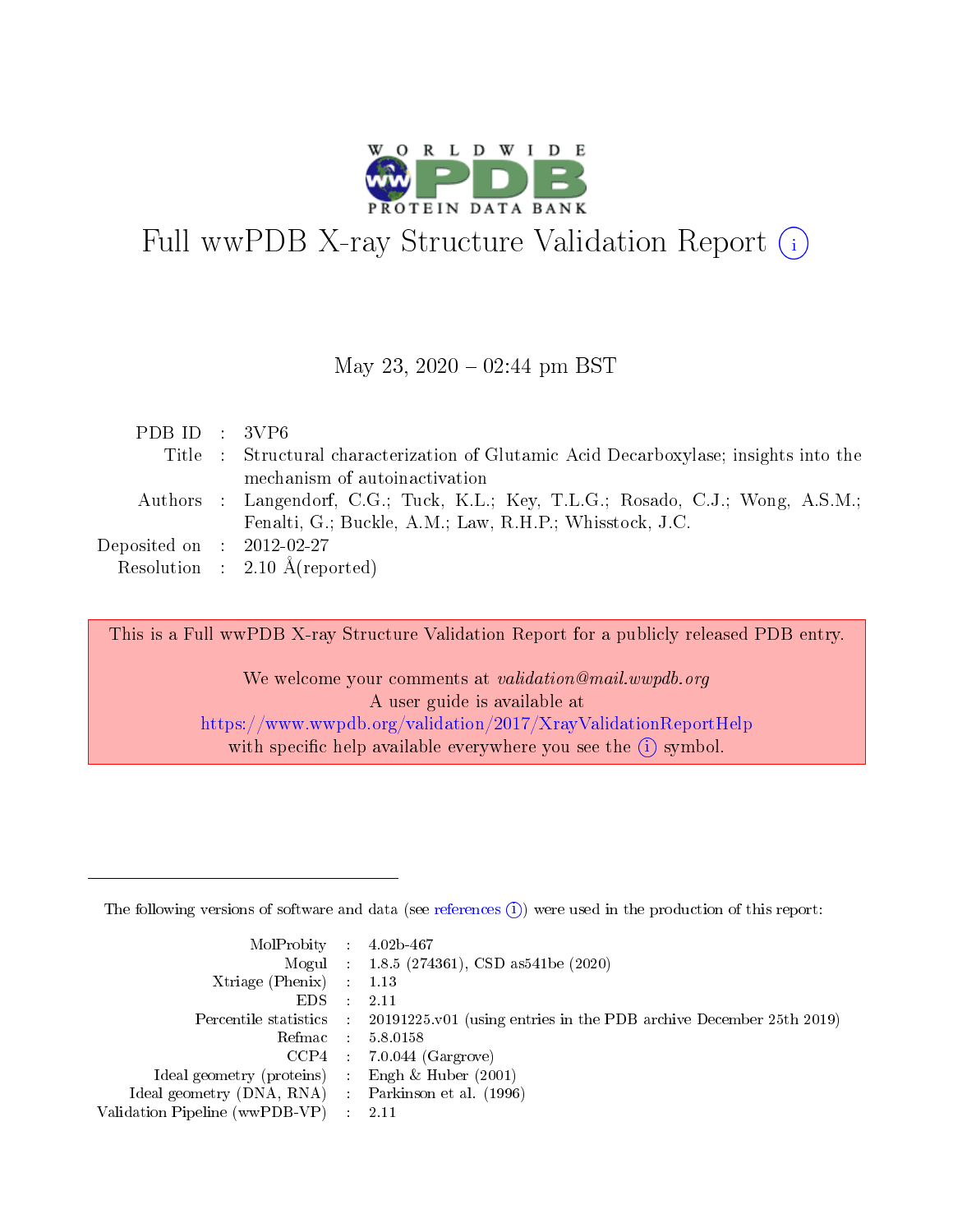# 1 [O](https://www.wwpdb.org/validation/2017/XrayValidationReportHelp#overall_quality)verall quality at a glance  $(i)$

The following experimental techniques were used to determine the structure: X-RAY DIFFRACTION

The reported resolution of this entry is 2.10 Å.

Percentile scores (ranging between 0-100) for global validation metrics of the entry are shown in the following graphic. The table shows the number of entries on which the scores are based.



| Metric                | Whole archive<br>$(\#\text{Entries})$ | Similar resolution<br>$(\#\text{Entries}, \text{resolution range}(\AA))$ |
|-----------------------|---------------------------------------|--------------------------------------------------------------------------|
| Clashscore            | 141614                                | $5710(2.10-2.10)$                                                        |
| Ramachandran outliers | 138981                                | $5647(2.10-2.10)$                                                        |
| Sidechain outliers    | 138945                                | $5648$ $(2.10-2.10)$                                                     |
| RSRZ outliers         | 127900                                | $5083(2.10-2.10)$                                                        |

The table below summarises the geometric issues observed across the polymeric chains and their fit to the electron density. The red, orange, yellow and green segments on the lower bar indicate the fraction of residues that contain outliers for  $\geq=3$ , 2, 1 and 0 types of geometric quality criteria respectively. A grey segment represents the fraction of residues that are not modelled. The numeric value for each fraction is indicated below the corresponding segment, with a dot representing fractions  $\epsilon = 5\%$  The upper red bar (where present) indicates the fraction of residues that have poor fit to the electron density. The numeric value is given above the bar.

| Mol | Chain | Length | Quality of chain |                       |
|-----|-------|--------|------------------|-----------------------|
|     |       | 511    | 4%<br>89%        | 8%<br>$\cdot$ $\cdot$ |
|     |       | 511    | 4%<br>85%        | 10%                   |

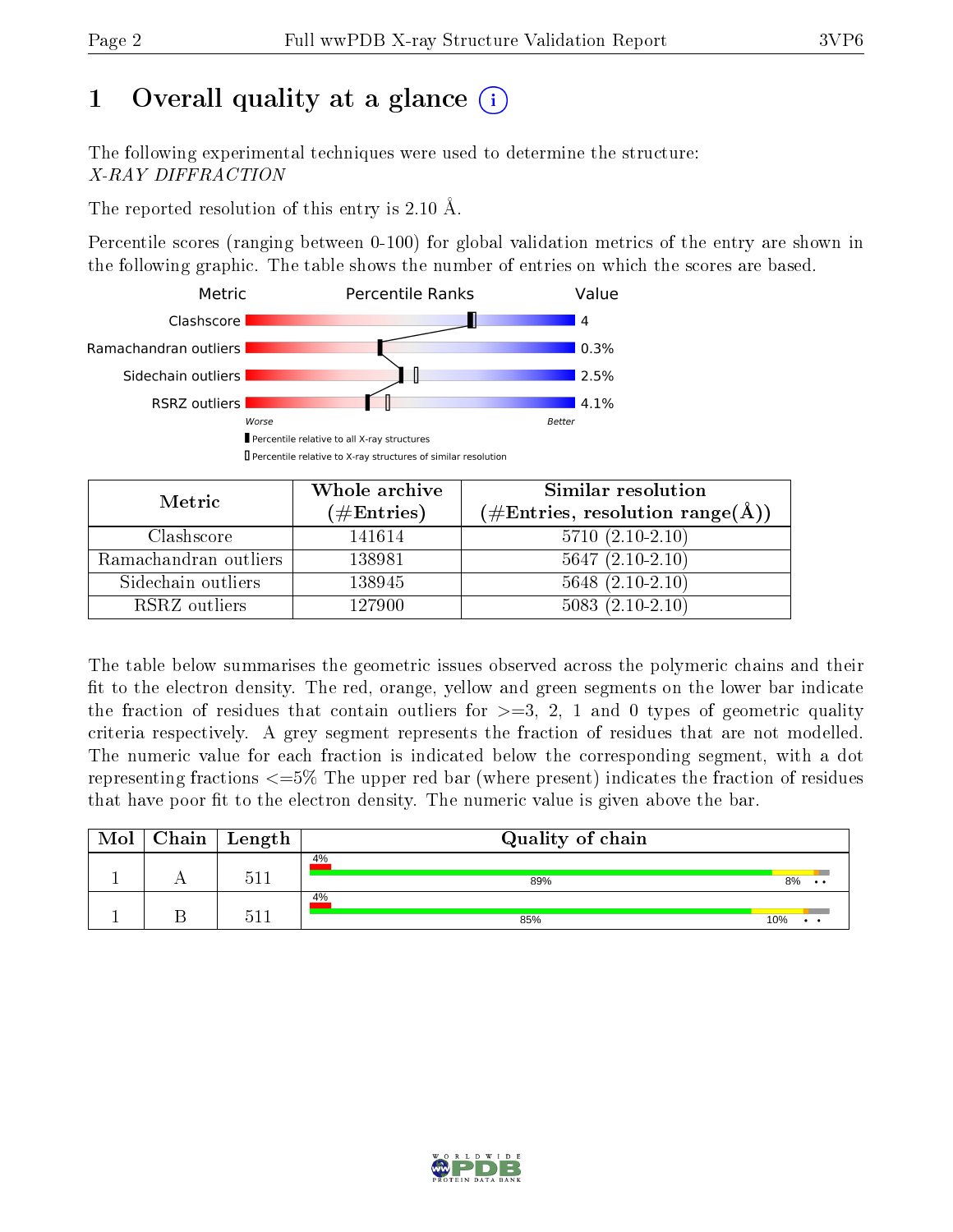# 2 Entry composition  $\left( \cdot \right)$

There are 4 unique types of molecules in this entry. The entry contains 7917 atoms, of which 0 are hydrogens and 0 are deuteriums.

In the tables below, the ZeroOcc column contains the number of atoms modelled with zero occupancy, the AltConf column contains the number of residues with at least one atom in alternate conformation and the Trace column contains the number of residues modelled with at most 2 atoms.

Molecule 1 is a protein called Glutamate decarboxylase 1.

| Mol |  | Chain   Residues |              | Atoms            |  |                  |     |    | $\text{ZeroOcc} \mid \text{AltConf} \mid \text{Trace}$ |  |
|-----|--|------------------|--------------|------------------|--|------------------|-----|----|--------------------------------------------------------|--|
|     |  | 500              | Total        | $\overline{C}$ N |  | $\left( \right)$ | PS. |    |                                                        |  |
|     |  |                  | 3841         | 2478             |  | 640 697          |     | 25 |                                                        |  |
|     |  | 491              |              | Total C          |  |                  |     |    |                                                        |  |
|     |  | 3772             | 2422 634 691 |                  |  |                  | 24  |    |                                                        |  |

| Chain            | Residue | Modelled    | Actual     | Comment               | Reference            |
|------------------|---------|-------------|------------|-----------------------|----------------------|
| А                | 431     | <b>HIS</b>  | <b>CYS</b> | CONFLICT              | UNP Q99259           |
| А                | 433     | ${\rm SER}$ | GLY        | CONFLICT              | Q99259<br><b>UNP</b> |
| А                | 438     | GLN         | <b>PRO</b> | <b>CONFLICT</b>       | Q99259<br>UNP.       |
| А                | 441     | <b>HIS</b>  | <b>GLN</b> | <b>CONFLICT</b>       | <b>UNP Q99259</b>    |
| А                | 595     | HIS         |            | <b>EXPRESSION TAG</b> | <b>UNP Q99259</b>    |
| А                | 596     | <b>HIS</b>  |            | <b>EXPRESSION TAG</b> | <b>UNP</b><br>Q99259 |
| А                | 597     | HIS         |            | <b>EXPRESSION TAG</b> | <b>UNP</b><br>Q99259 |
| $\overline{A}$   | 598     | HIS         |            | <b>EXPRESSION TAG</b> | <b>UNP</b><br>Q99259 |
| А                | 599     | <b>HIS</b>  |            | <b>EXPRESSION TAG</b> | <b>UNP Q99259</b>    |
| $\bf{A}$         | 600     | HIS         |            | <b>EXPRESSION TAG</b> | <b>UNP</b><br>Q99259 |
| B                | 431     | HIS         | <b>CYS</b> | <b>CONFLICT</b>       | <b>UNP</b><br>Q99259 |
| B                | 433     | SER         | <b>GLY</b> | <b>CONFLICT</b>       | UNP<br>Q99259        |
| B                | 438     | <b>GLN</b>  | <b>PRO</b> | <b>CONFLICT</b>       | UNP<br>Q99259        |
| $\boldsymbol{B}$ | 441     | <b>HIS</b>  | <b>GLN</b> | <b>CONFLICT</b>       | <b>UNP Q99259</b>    |
| B                | 595     | <b>HIS</b>  |            | <b>EXPRESSION TAG</b> | <b>UNP</b><br>Q99259 |
| B                | 596     | HIS         |            | <b>EXPRESSION TAG</b> | <b>UNP</b><br>Q99259 |
| B                | 597     | HIS         |            | <b>EXPRESSION TAG</b> | <b>UNP</b><br>Q99259 |
| B                | 598     | <b>HIS</b>  |            | <b>EXPRESSION TAG</b> | <b>UNP</b><br>Q99259 |
| $\boldsymbol{B}$ | 599     | HIS         |            | <b>EXPRESSION TAG</b> | UNP<br>Q99259        |
| B                | 600     | HIS         |            | <b>EXPRESSION TAG</b> | UNP Q99259           |

There are 20 discrepancies between the modelled and reference sequences:

• Molecule 2 is 4-oxo-4H-pyran-2,6-dicarboxylic acid (three-letter code: HLD) (formula:  $C_7H_4O_6$ .

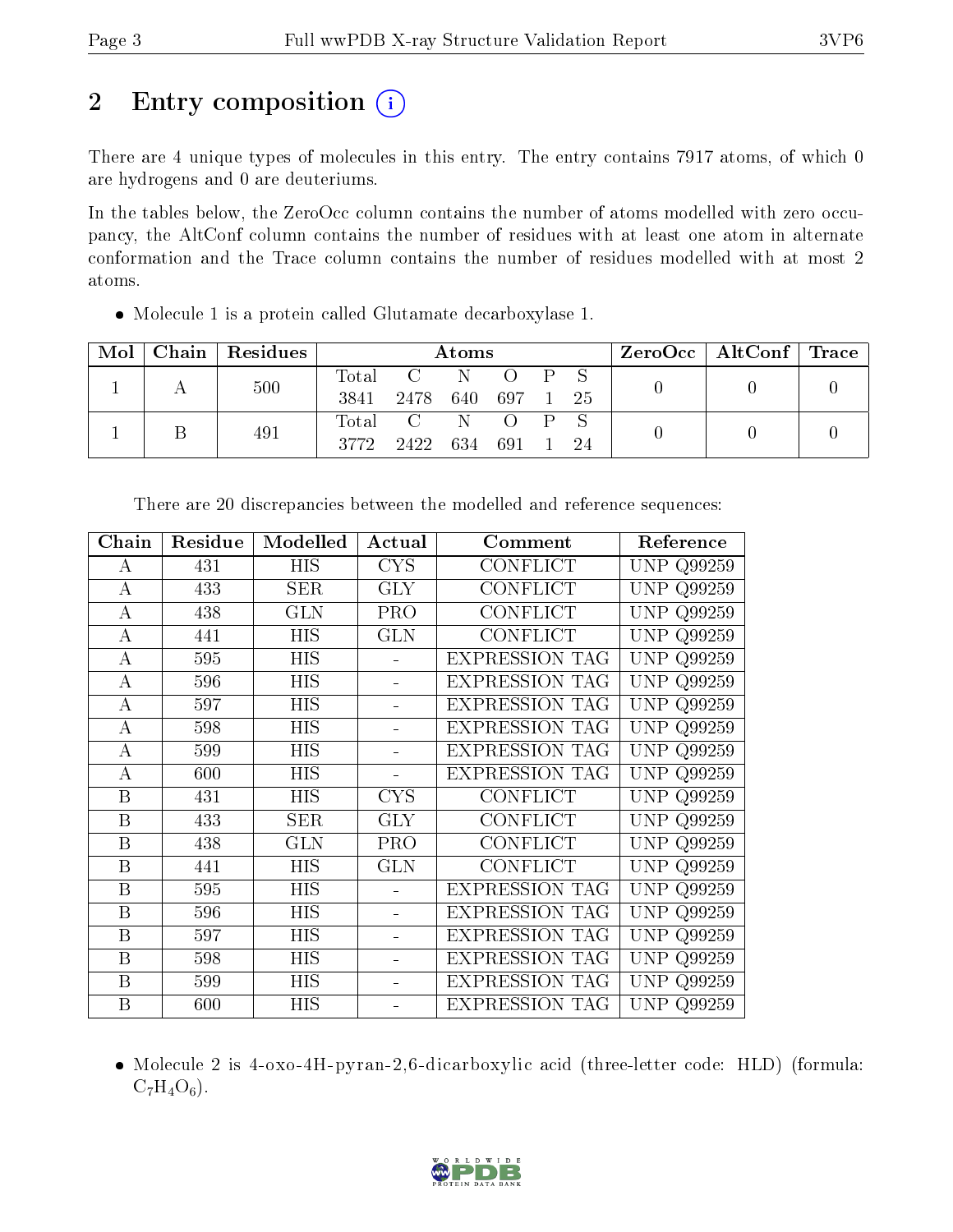

|  | $Mol$   Chain   Residues | Atoms                       | ZeroOcc   AltConf |  |
|--|--------------------------|-----------------------------|-------------------|--|
|  |                          | Total C O<br>$13 \t 7 \t 6$ |                   |  |
|  |                          | Total C O                   |                   |  |

• Molecule 3 is GLYCEROL (three-letter code: GOL) (formula:  $C_3H_8O_3$ ).



|  | Mol   Chain   Residues | Atoms     | ZeroOcc   AltConf |
|--|------------------------|-----------|-------------------|
|  |                        | Total C O |                   |
|  |                        | Total C O |                   |

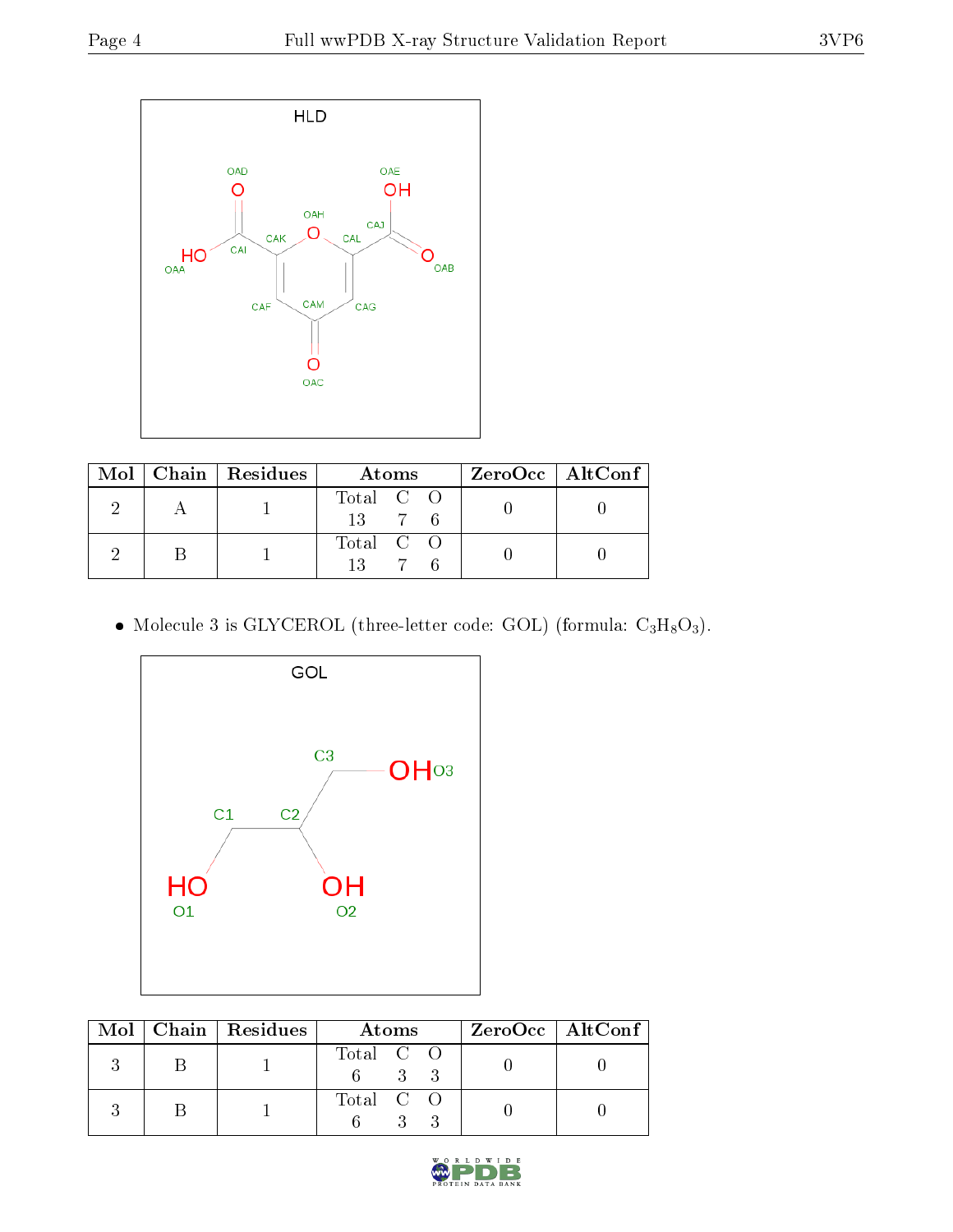$\bullet\,$  Molecule 4 is water.

|  | Mol   Chain   Residues | Atoms               | ZeroOcc   AltConf |  |
|--|------------------------|---------------------|-------------------|--|
|  | 132                    | Total<br>132<br>132 |                   |  |
|  | 134                    | Total<br>134<br>134 |                   |  |

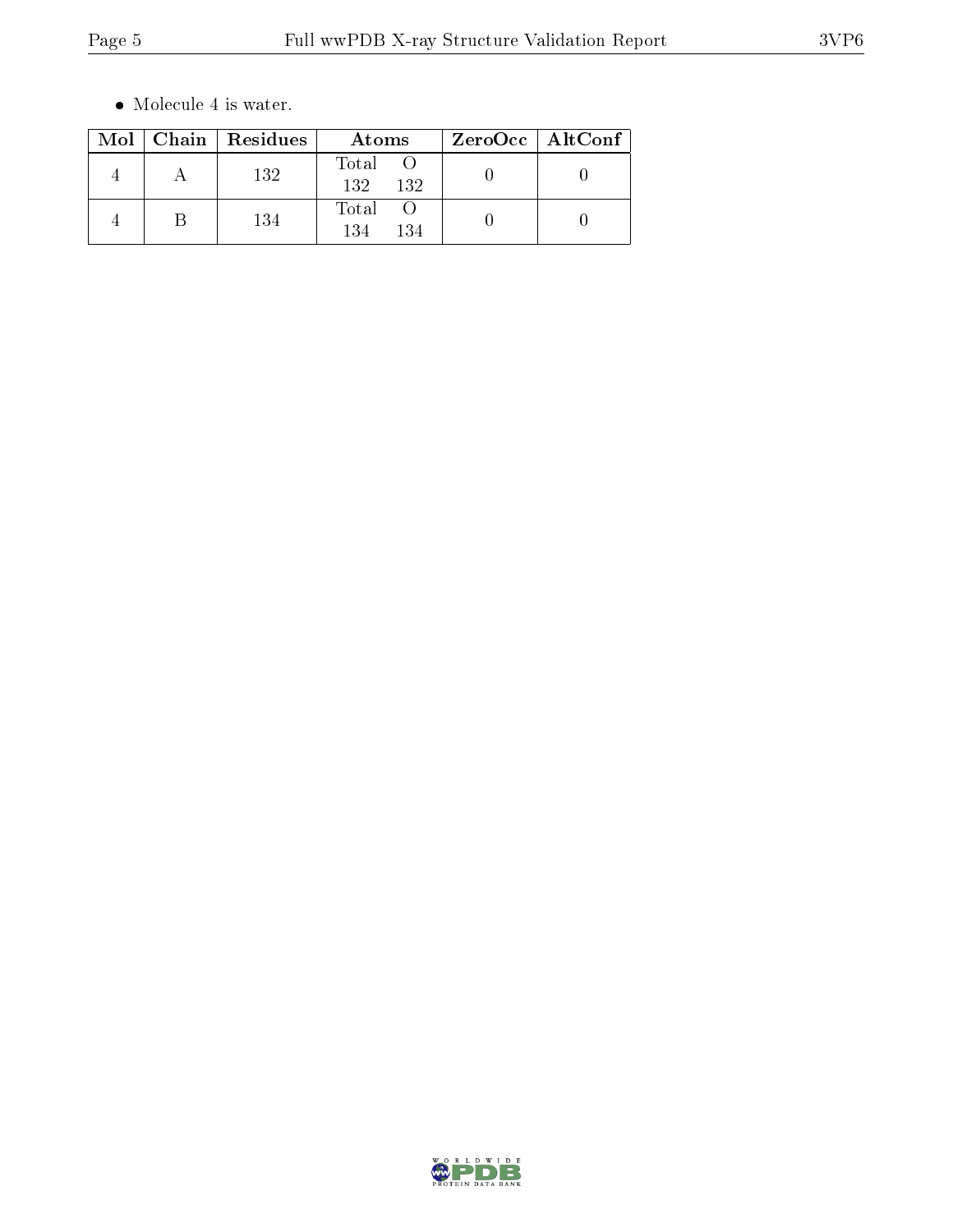# 3 Residue-property plots  $(i)$

These plots are drawn for all protein, RNA and DNA chains in the entry. The first graphic for a chain summarises the proportions of the various outlier classes displayed in the second graphic. The second graphic shows the sequence view annotated by issues in geometry and electron density. Residues are color-coded according to the number of geometric quality criteria for which they contain at least one outlier: green  $= 0$ , yellow  $= 1$ , orange  $= 2$  and red  $= 3$  or more. A red dot above a residue indicates a poor fit to the electron density (RSRZ  $> 2$ ). Stretches of 2 or more consecutive residues without any outlier are shown as a green connector. Residues present in the sample, but not in the model, are shown in grey.



• Molecule 1: Glutamate decarboxylase 1

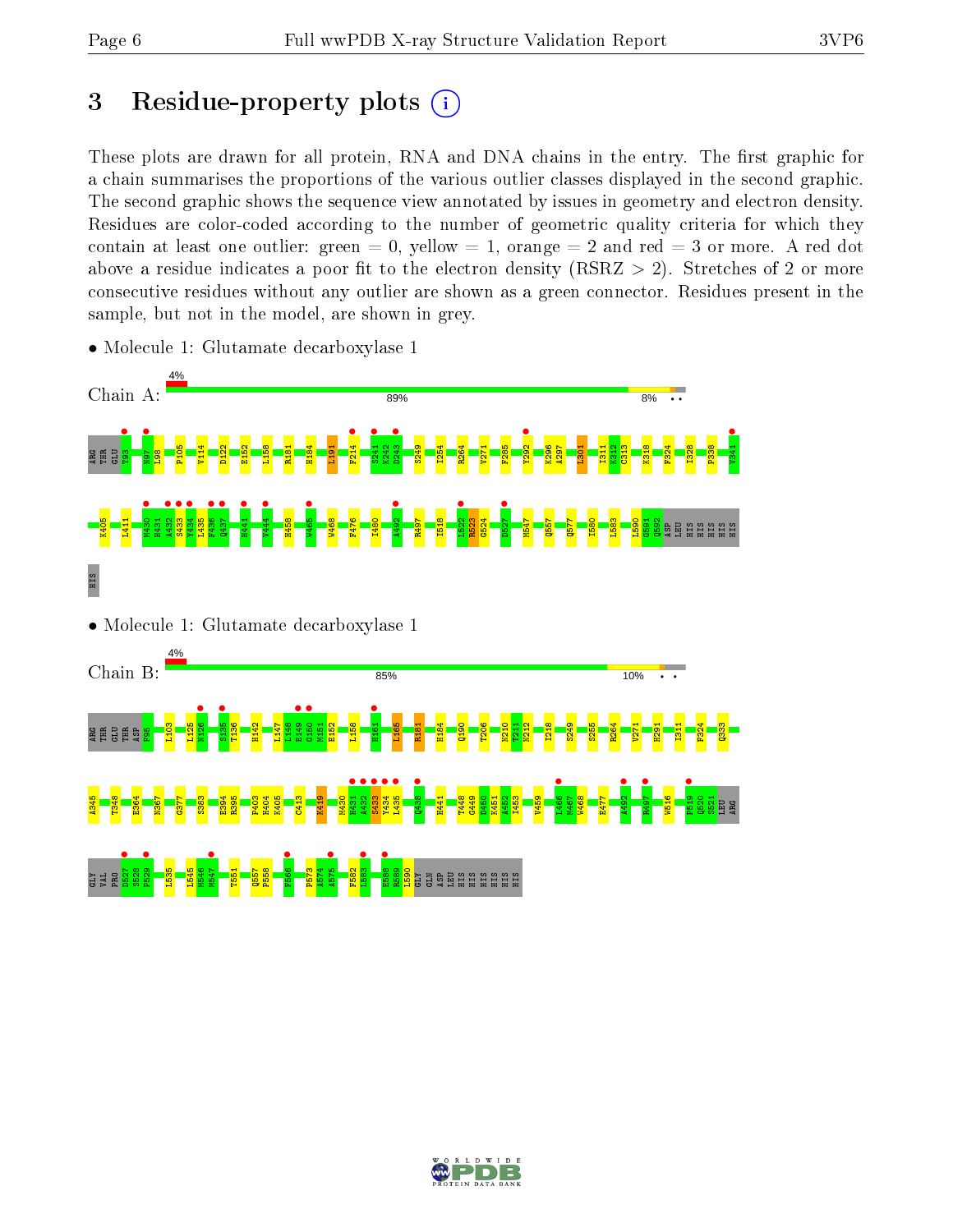# 4 Data and refinement statistics  $(i)$

| Property                                                             | Value                                                    | Source     |
|----------------------------------------------------------------------|----------------------------------------------------------|------------|
| Space group                                                          | P 1 21 1                                                 | Depositor  |
| Cell constants                                                       | $64.08\text{\AA}$<br>$86.01\rm\AA$<br>$102.65\text{\AA}$ |            |
| a, b, c, $\alpha$ , $\beta$ , $\gamma$                               | $108.14^{\circ}$<br>$90.00^\circ$<br>$90.00^\circ$       | Depositor  |
| Resolution $(A)$                                                     | 24.25<br>$-2.10$                                         | Depositor  |
|                                                                      | 23.82<br>$-2.10$                                         | <b>EDS</b> |
| % Data completeness                                                  | $99.9(24.25-2.10)$                                       | Depositor  |
| (in resolution range)                                                | $99.9(23.82 - 2.10)$                                     | <b>EDS</b> |
| $R_{merge}$                                                          | $0.08\,$                                                 | Depositor  |
| $\bar{\mathrm{R}}_{\underline{sym}}$                                 | 0.08                                                     | Depositor  |
| $\langle I/\sigma(I) \rangle^{-1}$                                   | $\overline{2.37}$ (at 2.10Å)                             | Xtriage    |
| Refinement program                                                   | BUSTER-TNT 'BUSTER 2.10.0, BUSTER 2.10.0                 | Depositor  |
|                                                                      | 0.197<br>0.234                                           | Depositor  |
| $R, R_{free}$                                                        | (Not available)<br>(Not available)                       | DCC        |
| $R_{free}$ test set                                                  | 3148 reflections $(5.06\%)$                              | wwPDB-VP   |
| Wilson B-factor $(A^2)$                                              | 28.8                                                     | Xtriage    |
| Anisotropy                                                           | 0.325                                                    | Xtriage    |
| Bulk solvent $k_{sol}(e/\mathring{A}^3)$ , $B_{sol}(\mathring{A}^2)$ | $0.27$ , 45.1                                            | <b>EDS</b> |
| L-test for twinning <sup>2</sup>                                     | $\langle  L  \rangle = 0.43, \langle L^2 \rangle = 0.26$ | Xtriage    |
| Estimated twinning fraction                                          | No twinning to report.                                   | Xtriage    |
| $F_o, F_c$ correlation                                               | 0.92                                                     | <b>EDS</b> |
| Total number of atoms                                                | 7917                                                     | wwPDB-VP   |
| Average B, all atoms $(A^2)$                                         | 36.0                                                     | wwPDB-VP   |

Xtriage's analysis on translational NCS is as follows: The largest off-origin peak in the Patterson function is  $5.04\%$  of the height of the origin peak. No significant pseudotranslation is detected.

<sup>&</sup>lt;sup>2</sup>Theoretical values of  $\langle |L| \rangle$ ,  $\langle L^2 \rangle$  for acentric reflections are 0.5, 0.333 respectively for untwinned datasets, and 0.375, 0.2 for perfectly twinned datasets.



<span id="page-6-1"></span><span id="page-6-0"></span><sup>1</sup> Intensities estimated from amplitudes.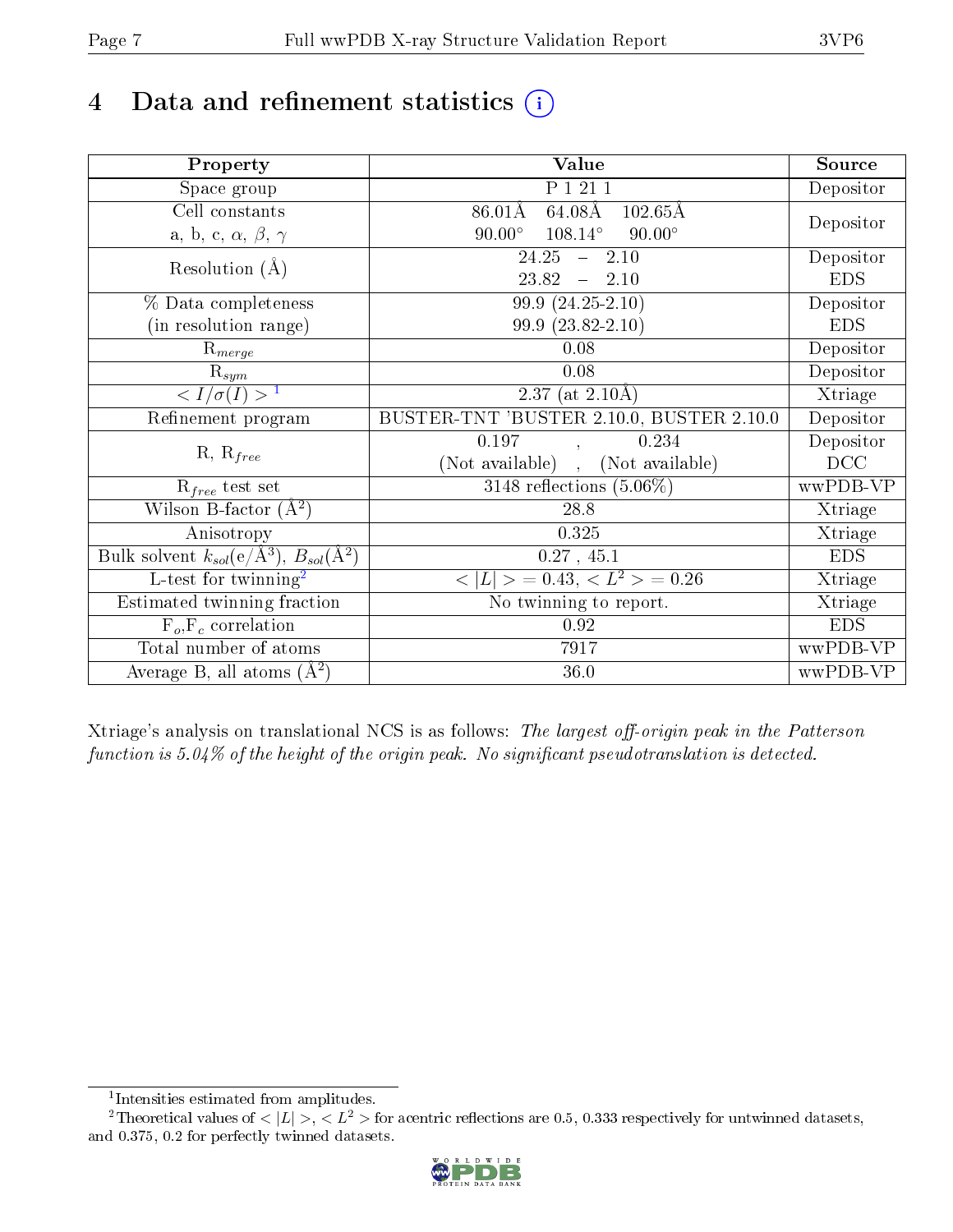# 5 Model quality  $(i)$

## 5.1 Standard geometry  $(i)$

Bond lengths and bond angles in the following residue types are not validated in this section: GOL, LLP, HLD

The Z score for a bond length (or angle) is the number of standard deviations the observed value is removed from the expected value. A bond length (or angle) with  $|Z| > 5$  is considered an outlier worth inspection. RMSZ is the root-mean-square of all Z scores of the bond lengths (or angles).

| Mol | Chain |      | Bond lengths | Bond angles |                  |  |
|-----|-------|------|--------------|-------------|------------------|--|
|     |       | RMSZ | # $ Z >5$    | RMSZ        | $\# Z  > 5$      |  |
|     |       | 0.49 | 0/3908       | 0.66        | 0/5298           |  |
|     | R     | 0.51 | 0/3835       | 0.67        | $1/5197(0.0\%)$  |  |
| AH  | ΑH    | 0.50 | /7743        | 0.67        | $1/10495(0.0\%)$ |  |

There are no bond length outliers.

All (1) bond angle outliers are listed below:

|  |  |                           | $\mid$ Mol $\mid$ Chain $\mid$ Res $\mid$ Type $\mid$ Atoms $\mid$ Z $\mid$ Observed( <sup>o</sup> ) $\mid$ Ideal( <sup>o</sup> ) |         |
|--|--|---------------------------|-----------------------------------------------------------------------------------------------------------------------------------|---------|
|  |  | 433   SER   C-N-CA   6.00 | 136.69                                                                                                                            | -121.70 |

There are no chirality outliers.

There are no planarity outliers.

### 5.2 Too-close contacts (i)

In the following table, the Non-H and H(model) columns list the number of non-hydrogen atoms and hydrogen atoms in the chain respectively. The H(added) column lists the number of hydrogen atoms added and optimized by MolProbity. The Clashes column lists the number of clashes within the asymmetric unit, whereas Symm-Clashes lists symmetry related clashes.

| Mol |   |      | Chain   Non-H   $H (model)$ | H(added) |    | Clashes   Symm-Clashes |
|-----|---|------|-----------------------------|----------|----|------------------------|
|     |   | 3841 |                             | 3671     | 29 |                        |
|     | В | 3772 |                             | 3585     | 36 |                        |
|     |   | 13   |                             |          |    |                        |
|     | К | 13   |                             |          |    |                        |
| ົ   | R | 12   |                             | 16       |    |                        |
|     | A | 132  |                             |          |    |                        |
|     | R | 134  |                             |          |    |                        |
|     |   | 7917 |                             | 7276     | 56 |                        |

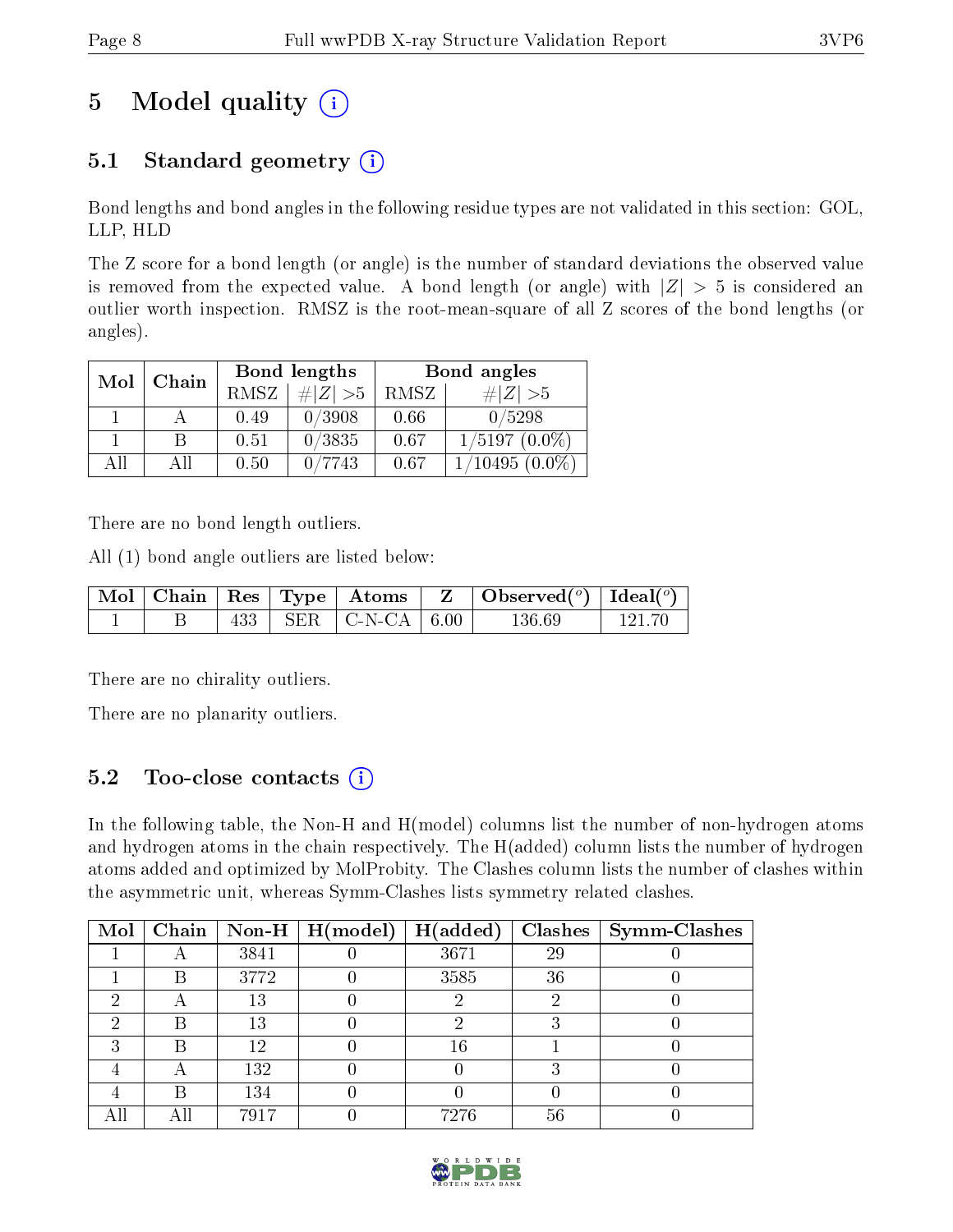The all-atom clashscore is defined as the number of clashes found per 1000 atoms (including hydrogen atoms). The all-atom clashscore for this structure is 4.

All (56) close contacts within the same asymmetric unit are listed below, sorted by their clash magnitude.

| Atom-1                        | Atom-2              | Interatomic       | Clash         |
|-------------------------------|---------------------|-------------------|---------------|
|                               |                     | distance $(A)$    | overlap $(A)$ |
| 1:B:404:HIS:HD2               | 1:B:413:CYS:H       | 1.26              | 0.82          |
| 1: A: 191: LEU: HD23          | 1: A:405:LLP:HE3    | 1.69              | 0.73          |
| 1:B:404:HIS:CD2               | 1: B: 413: CYS:H    | 2.08              | 0.72          |
| 1: A:254: ILE: HG12           | 4: A: 1196: HOH: O  | 1.91              | 0.70          |
| 1: A:292:TYR:HD2              | 4: A: 1214: HOH:O   | 1.81              | 0.62          |
| 1:B:142:HIS:HB2               | 1:B:147:LEU:HD21    | 1.81              | 0.62          |
| 1:B:249:SER:HG                | 1:B:255:SER:HG      | 1.43              | 0.59          |
| 1:A:296:LYS:NZ                | 1: B:449: GLY:O     | 2.35              | 0.58          |
| 1:B:433:SER:HB2               | 1:B:435:LEU:HG      | 1.85              | 0.57          |
| 1:B:190:GLN:HB3               | 2:B:1001:HLD:OAB    | $\overline{2.05}$ | 0.57          |
| 1: A:468:TRP:HB3              | 1:B:158:LEU:HD22    | 1.89              | 0.54          |
| 1:B:311:ILE:HD12              | 1:B:324:PHE:HA      | 1.90              | 0.53          |
| 1:B:291:HIS:HD2               | 1:B:348:THR:HG21    | 1.74              | 0.53          |
| 1:B:212:ASN:HB3               | 1:B:218:ILE:HD11    | 1.91              | 0.53          |
| 1: A:114: VAL:HG13            | 1:B:125:LEU:HD13    | 1.91              | 0.52          |
| 1:B:405:LLP:H4'1              | 2:B:1001:HLD:OAC    | 2.10              | 0.52          |
| 1:A:433:SER:HB2               | 1:B:558:PRO:HD2     | 1.92              | 0.52          |
| $1: A:285:$ PHE:CE1           | 1: A: 338: PRO: HB3 | 2.44              | 0.51          |
| 1:B:551:THR:HB                | 1:B:582:PHE:HZ      | 1.75              | 0.51          |
| 1:B:403:PRO:HD2               | 1: B: 413: CYS:O    | 2.12              | 0.50          |
| 1: A:324: PHE: CZ             | 1:A:328:ILE:HD11    | 2.47              | 0.49          |
| 1: A:285:PHE:HE1              | 1:A:338:PRO:HB3     | 1.77              | 0.49          |
| 1:A:191:LEU:HB3               | 1:A:405:LLP:HD3     | 1.94              | 0.49          |
| 1:A:577:GLN:HA                | 1: A:580: ILE: HD12 | 1.94              | 0.49          |
| 1: A:296: LYS: HG3            | 1: B:430:MET:HG2    | 1.94              | 0.49          |
| 1:A:181:ARG:HB3               | 1:A:184:HIS:HB2     | 1.95              | 0.48          |
| 1:A:158:LEU:HD22              | 1:B:468:TRP:HB3     | 1.96              | 0.48          |
| 1:B:383:SER:HA                | 1:B:477:GLU:HG3     | 1.96              | 0.48          |
| 1:A:297:ALA:O                 | 1: A:301: LEU: HB2  | $\overline{2.13}$ | 0.47          |
| 1:B:405:LLP:H4'1              | 2:B:1001:HLD:CAM    | 2.45              | 0.47          |
| 1:A:523:ARG:HA                | 1:A:524:GLY:HA2     | 1.60              | 0.47          |
| $1:B:367: \overline{ASN:HB3}$ | 3:B:1003:GOL:H31    | 1.97              | 0.46          |
| 1:B:206:THR:HG23              | 1:B:459:VAL:HB      | 1.98              | 0.46          |
| 1:B:345:ALA:O                 | 1:B:377:GLY:HA3     | 2.16              | 0.46          |
| 1: A:547:MET:HG3              | 1:B:441:HIS:CD2     | 2.50              | 0.46          |
| 1:B:433:SER:HB3               | 1:B:434:TYR:CA      | 2.46              | 0.46          |
| 1: A:405: LLP:H4'1            | 2:A:1001:HLD:CAM    | 2.46              | 0.45          |

Continued on next page...

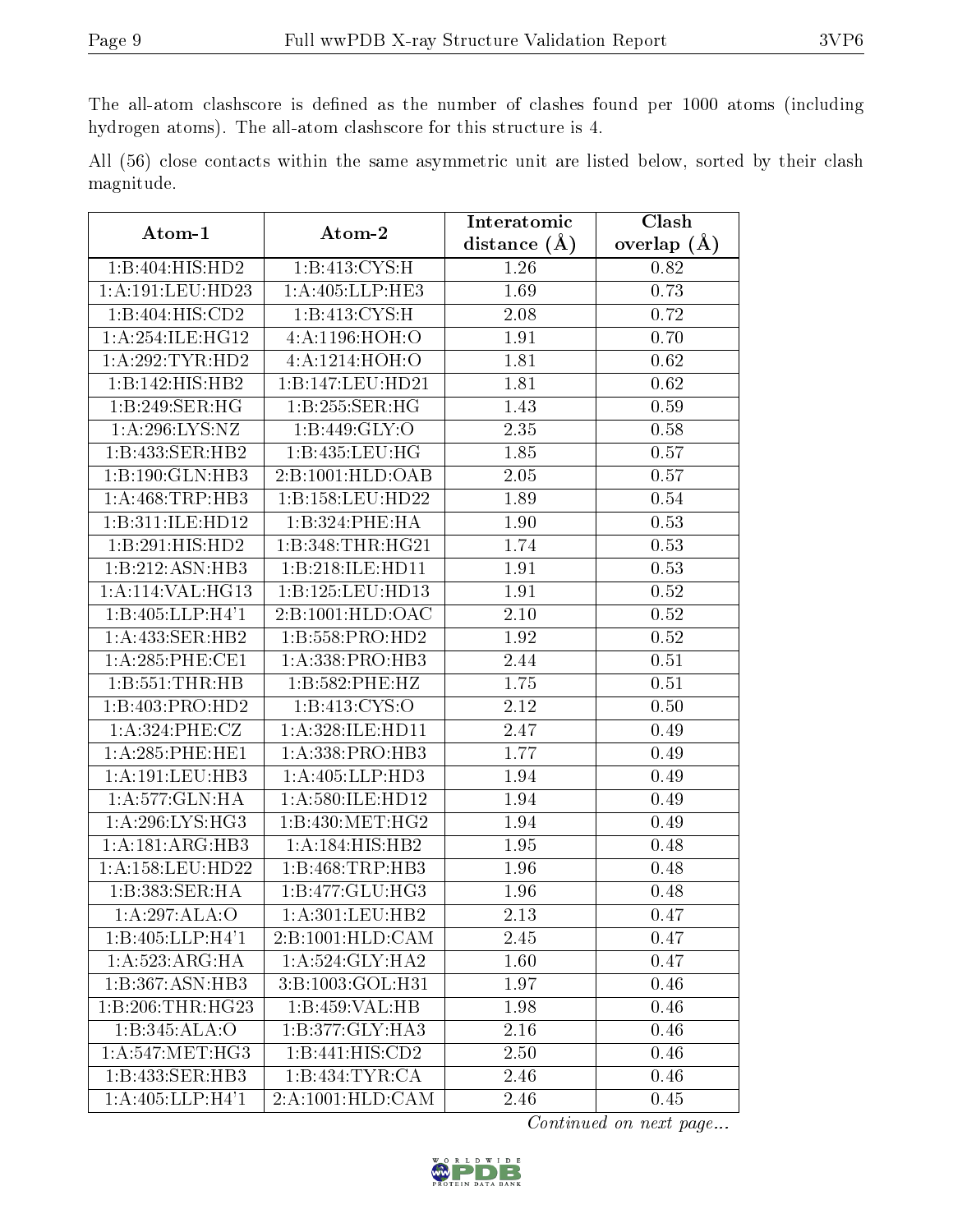| Atom-1              | Atom-2                       | Interatomic<br>distance $(A)$ | Clash<br>overlap $(A)$ |
|---------------------|------------------------------|-------------------------------|------------------------|
| 1: A:476:PHE:O      | 1: A:480: ILE: HG12          | 2.16                          | 0.45                   |
| 1:B:545:LEU:HD13    | 1:B:590:LEU:HD12             | 1.98                          | 0.45                   |
| 1:A:254:ILE:HD11    | 1:B:453:ILE:HG23             | 1.99                          | 0.45                   |
| 1:B:103:LEU:HD21    | 1:B:165:LEU:HD21             | 1.98                          | 0.44                   |
| 1:B:264:ARG:HD2     | 1:B:271:VAL:H <sub>G11</sub> | 1.99                          | 0.44                   |
| 1: A:311: ILE: HD12 | 1: A:324:PHE:HA              | 1.99                          | 0.44                   |
| 1: A:458: HIS: CE1  | 4: A: 1111: HOH: O           | 2.70                          | 0.44                   |
| 1:A:518:ILE:HG22    | 1:A:523:ARG:HG2              | 2.00                          | 0.43                   |
| 1: A:313: CYS:HA    | 1: A:318: LYS:O              | 2.18                          | 0.42                   |
| 1:B:394:GLU:O       | 1:B:419:LYS:NZ               | 2.52                          | 0.42                   |
| 1: B: 364: GLU: CD  | 1:B:395:ARG:HH21             | 2.22                          | 0.42                   |
| 1:A:324:PHE:CE2     | 1: A:328: ILE: HD11          | 2.55                          | 0.41                   |
| 1:A:264:ARG:HD2     | 1: A:271: VAL:HGI1           | 2.01                          | 0.41                   |
| 1: A:105: PRO:HG2   | 1:B:573:PRO:HB2              | 2.03                          | 0.41                   |
| 1: A:405: LLP:H4'1  | 2:A:1001:HLD:CAG             | 2.51                          | 0.41                   |
| 1:B:448:THR:HG22    | 1:B:451:LYS:HD3              | 2.03                          | 0.41                   |
| 1:B:516:TRP:HB3     | 1:B:535:LEU:HD11             | 2.01                          | 0.41                   |
| 1:B:433:SER:HB3     | 1:B:434:TYR:C                | 2.41                          | 0.40                   |
| 1:B:181:ARG:HB3     | 1:B:184:HIS:HB2              | 2.03                          | 0.40                   |

Continued from previous page...

There are no symmetry-related clashes.

#### 5.3 Torsion angles (i)

#### 5.3.1 Protein backbone (i)

In the following table, the Percentiles column shows the percent Ramachandran outliers of the chain as a percentile score with respect to all X-ray entries followed by that with respect to entries of similar resolution.

The Analysed column shows the number of residues for which the backbone conformation was analysed, and the total number of residues.

| Mol | Chain | Analysed         | Favoured   Allowed   Outliers |           |          | Percentiles                    |
|-----|-------|------------------|-------------------------------|-----------|----------|--------------------------------|
|     |       | 497/511(97%)     | $\pm 473$ (95%) $\pm$         | 23 (5%)   | $1(0\%)$ | 47<br>49                       |
|     | B     | 486/511(95%)     | 468 $(96\%)$                  | $16(3\%)$ | $2(0\%)$ | $\left 34\right\rangle$<br> 32 |
| All | All   | $983/1022(96\%)$ | $ 941(96\%)$                  | 39 $(4%)$ | $3(0\%)$ | -41<br>41                      |

All (3) Ramachandran outliers are listed below:

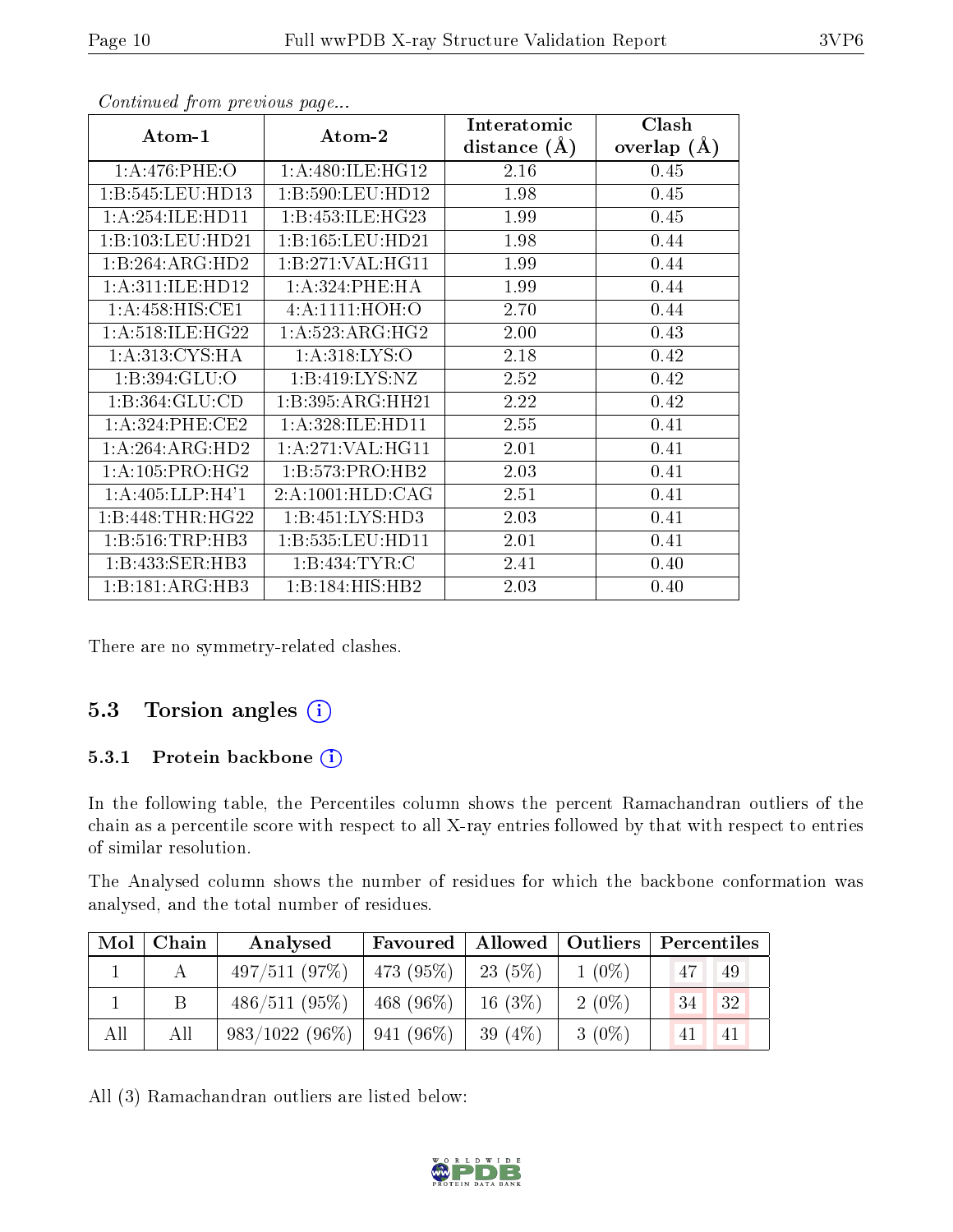| Mol | Chain | Res | Type |
|-----|-------|-----|------|
|     |       | 152 | GLU  |
|     |       | 152 | GLU  |
|     |       | 210 |      |

#### 5.3.2 Protein sidechains  $(i)$

In the following table, the Percentiles column shows the percent sidechain outliers of the chain as a percentile score with respect to all X-ray entries followed by that with respect to entries of similar resolution.

The Analysed column shows the number of residues for which the sidechain conformation was analysed, and the total number of residues.

| Mol | Chain | Analysed        |             | Rotameric   Outliers  <br>Percentiles |                            |
|-----|-------|-----------------|-------------|---------------------------------------|----------------------------|
|     |       | $379/438(86\%)$ | 366 (97%)   | $13(3\%)$                             | 39<br>137 <sub>1</sub>     |
|     |       | $372/438$ (85%) | $366(98\%)$ | 6 $(2\%)$                             | 69<br>62                   |
| All | All   | $751/876$ (86%) | 732 (98\%)  | $19(2\%)$                             | $^{\backprime}$ 47 .<br>52 |

All (19) residues with a non-rotameric sidechain are listed below:

| Mol            | Chain                          | Res | $_{\rm Type}$           |
|----------------|--------------------------------|-----|-------------------------|
| $\mathbf 1$    | A                              | 98  | $\overline{\text{LEU}}$ |
| $\mathbf{1}$   | $\overline{A}$                 | 122 | <b>ASP</b>              |
| $\mathbf{1}$   | $\overline{\rm A}$             | 191 | <b>LEU</b>              |
| $\mathbf{1}$   | $\overline{\rm A}$             | 214 | PHE                     |
| $\mathbf{1}$   | $\overline{A}$                 | 249 | SER                     |
| $\mathbf{1}$   | $\overline{\overline{\rm{A}}}$ | 301 | <b>LEU</b>              |
| $\overline{1}$ | $\overline{A}$                 | 411 | LEU                     |
| $\mathbf{1}$   | $\overline{A}$                 | 435 | <b>LEU</b>              |
| $\mathbf{1}$   | $\overline{A}$                 | 497 | $\rm{ARG}$              |
| $\mathbf{1}$   | $\overline{A}$                 | 523 | $\rm{ARG}$              |
| $\mathbf{1}$   | $\overline{\rm A}$             | 557 | <b>GLN</b>              |
| $\mathbf{1}$   | $\overline{A}$                 | 583 | <b>LEU</b>              |
| $\mathbf{1}$   | $\overline{\rm A}$             | 590 | <b>LEU</b>              |
| $\overline{1}$ | $\overline{\mathrm{B}}$        | 136 | THR                     |
| $\mathbf{1}$   | $\overline{\mathrm{B}}$        | 165 | <b>LEU</b>              |
| $\mathbf{1}$   | $\overline{\mathrm{B}}$        | 181 | $\rm{ARG}$              |
| $\mathbf{1}$   | $\overline{\mathrm{B}}$        | 333 | GLN                     |
| $\mathbf{1}$   | Β                              | 419 | <b>LYS</b>              |
| $\mathbf{1}$   | Β                              | 557 | $_{\rm GLN}$            |

Some sidechains can be flipped to improve hydrogen bonding and reduce clashes. All (3) such sidechains are listed below:

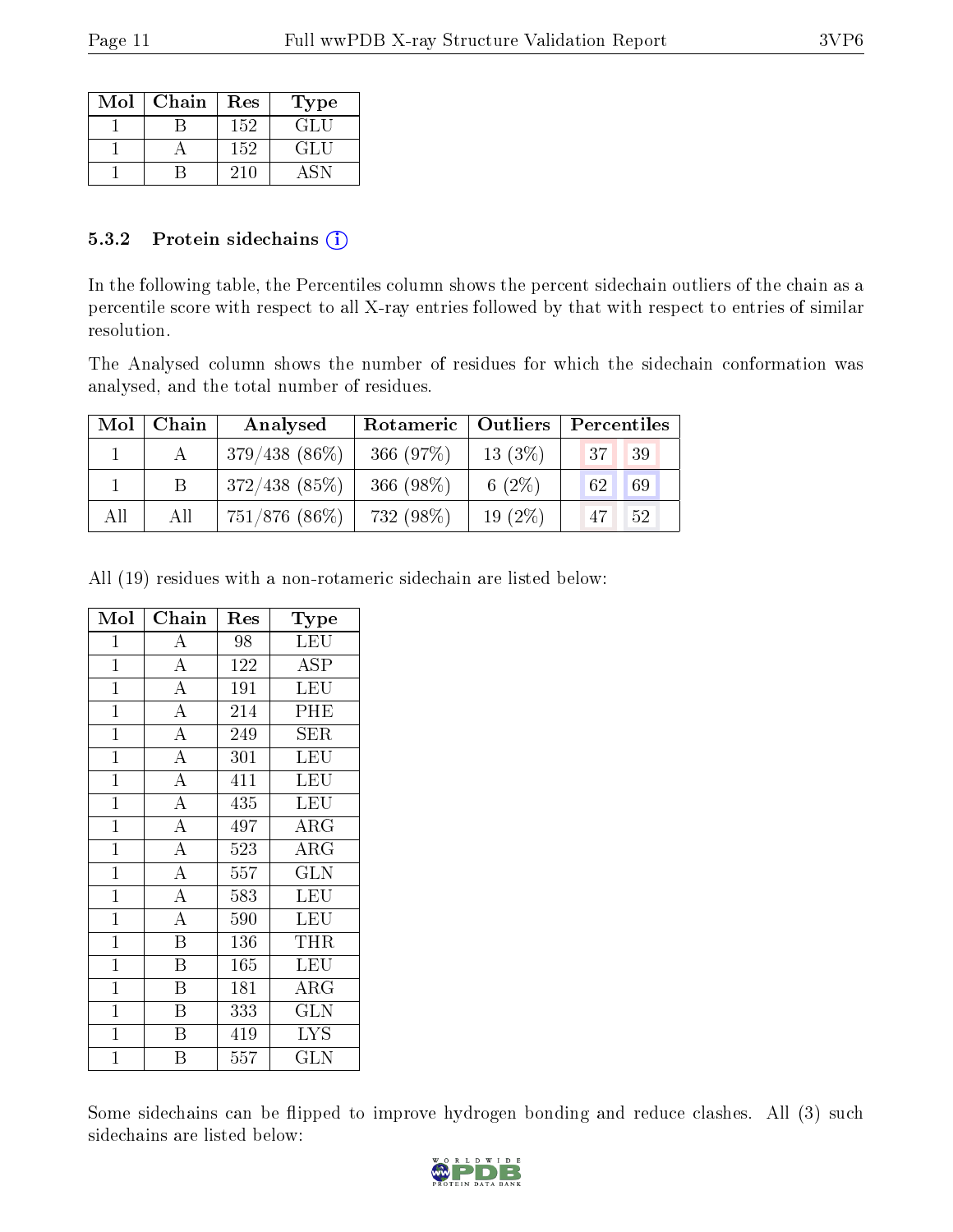| Mol | Chain | Res | Type |
|-----|-------|-----|------|
|     |       | 559 | GL N |
|     |       | 333 | GL N |
|     |       |     | ŦIS  |

#### $5.3.3$  RNA  $(i)$

There are no RNA molecules in this entry.

### 5.4 Non-standard residues in protein, DNA, RNA chains (i)

2 non-standard protein/DNA/RNA residues are modelled in this entry.

In the following table, the Counts columns list the number of bonds (or angles) for which Mogul statistics could be retrieved, the number of bonds (or angles) that are observed in the model and the number of bonds (or angles) that are defined in the Chemical Component Dictionary. The Link column lists molecule types, if any, to which the group is linked. The Z score for a bond length (or angle) is the number of standard deviations the observed value is removed from the expected value. A bond length (or angle) with  $|Z| > 2$  is considered an outlier worth inspection. RMSZ is the root-mean-square of all Z scores of the bond lengths (or angles).

|     |                          |     | Link |            | Bond lengths |             |          | Bond angles |       |
|-----|--------------------------|-----|------|------------|--------------|-------------|----------|-------------|-------|
|     | Mol   Type   Chain   Res |     |      | Counts     | $'$ RMSZ     | # $ Z  > 2$ | Counts   | RMSZ        | # Z   |
| LLP |                          | 405 |      | 23, 24, 25 | 2.16         | 6(26%)      | 25,32,34 | 1.89        | (28%) |
| LLP |                          | 405 |      | 23, 23, 25 | 1.81         | 4(17%)      | 29,31,34 | 1.53        | (24%) |

In the following table, the Chirals column lists the number of chiral outliers, the number of chiral centers analysed, the number of these observed in the model and the number defined in the Chemical Component Dictionary. Similar counts are reported in the Torsion and Rings columns. '-' means no outliers of that kind were identified.

| Mol |  |     | Type   Chain   Res   Link   Chirals | <b>Torsions</b>          | Rings |
|-----|--|-----|-------------------------------------|--------------------------|-------|
|     |  | 405 | $\sim$ 100 $\mu$                    | $6/16/17/19$ 0/1/1/1     |       |
|     |  | 405 | $\sim$                              | $6/15/15/19$   $0/1/1/1$ |       |

All (10) bond length outliers are listed below:

| Mol | Chain | $_{\rm Res}$ | Type | Atoms     | Z    | Observed $(A)$ | $Ideal(\AA)$ |
|-----|-------|--------------|------|-----------|------|----------------|--------------|
|     |       | 405          | LLP  | $C4'$ -NZ | 6.24 | 1.48           | 1.27         |
|     |       | 405          | LLP  | $C4'$ -NZ | 5.70 | 1.46           | 1.27         |
|     |       | 405          | LLP  | $C3-C2$   | 5.08 | 1.46           | 1.40         |
|     |       | 405          | LLP  | $CB-CA$   | 4.13 | 1.59           | 1.53         |
|     |       | 405          | LLP  | $C4-C4'$  | 3.04 | $1.52\,$       | 1.46         |

Continued on next page...

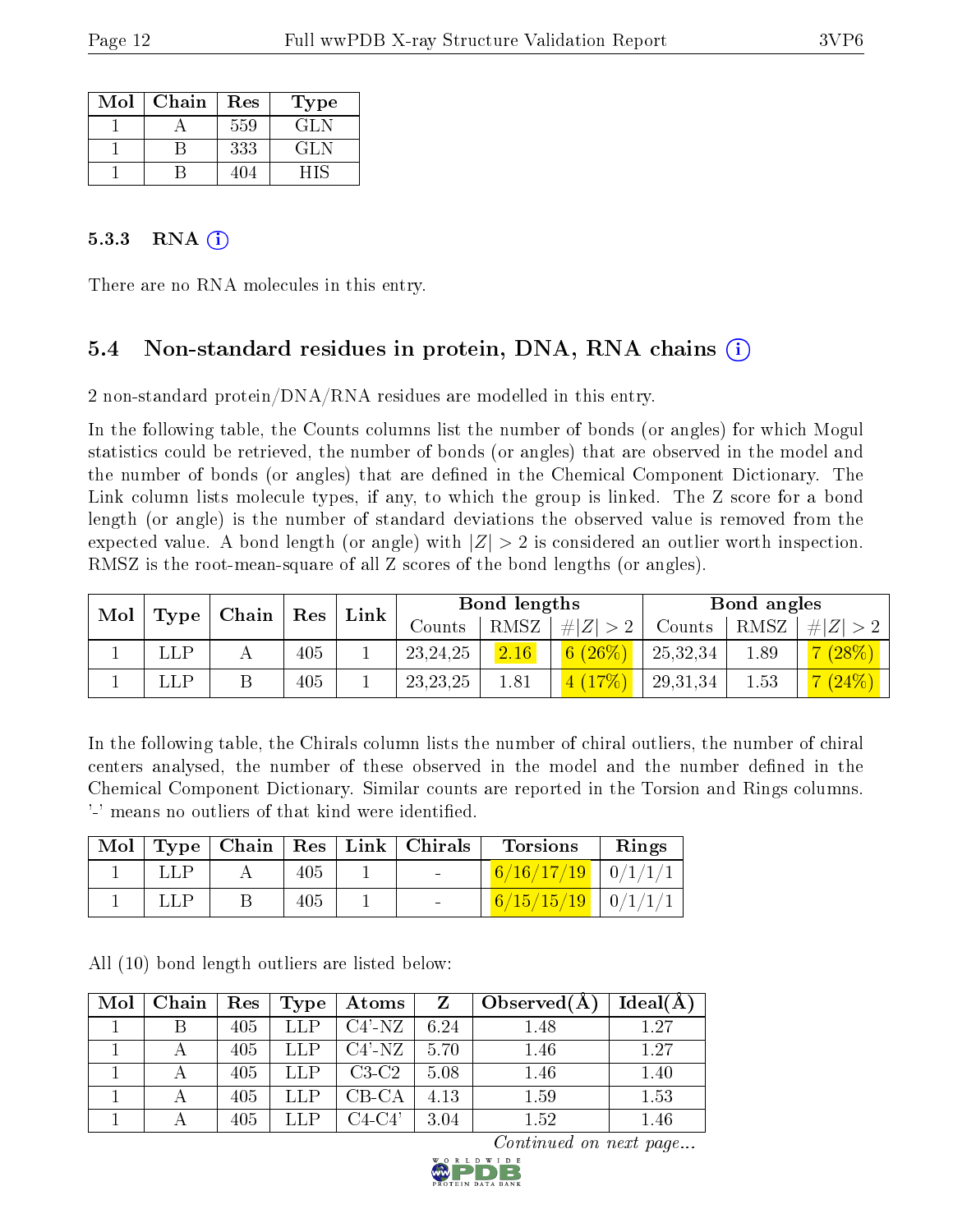| Mol | Chain | Res | Type | Atoms    | Z       | Observed $(A)$ | Ideal(A) |
|-----|-------|-----|------|----------|---------|----------------|----------|
|     |       | 405 | LLP  | $C4-C3$  | 2.91    | 1.45           | 1.40     |
|     |       | 405 | LLP  | $C4-C4'$ | 2.79    | 1.51           | 1.46     |
|     |       | 405 | LLP  | $CB-CA$  | 2.74    | 1.57           | 1.53     |
|     |       | 405 | LLP  | $P-OP4$  | $-2.60$ | 1.51           | 1.60     |
|     |       | 405 |      | $C6-C5$  | 2.48    | 1.42           | 1.37     |

Continued from previous page...

All (14) bond angle outliers are listed below:

| Mol | Chain | Res | <b>Type</b> | Atoms                      | Z       | Observed $(°)$ | $Ideal(^{\circ})$ |
|-----|-------|-----|-------------|----------------------------|---------|----------------|-------------------|
|     | А     | 405 | <b>LLP</b>  | $CD$ - $CE$ - $NZ$         | 3.74    | 120.10         | 110.93            |
| 1   | B     | 405 | LLP         | $CB-CA-N$                  | 3.62    | 118.31         | 108.52            |
| 1   | B     | 405 | <b>LLP</b>  | $OP4-POP1$                 | 3.24    | 115.56         | 106.47            |
| 1   | А     | 405 | <b>LLP</b>  | $CE-NZ-C4'$                | $-3.23$ | 108.97         | 118.90            |
| 1   | А     | 405 | <b>LLP</b>  | $C4-C4'$ -NZ               | $-2.98$ | 110.62         | 124.31            |
| 1   | А     | 405 | <b>LLP</b>  | $CG$ - $CD$ - $CE$         | 2.94    | 123.79         | 113.57            |
| 1   | B     | 405 | <b>LLP</b>  | $C6-N1-C2$                 | 2.82    | 124.40         | 119.17            |
| 1   | B     | 405 | LLP         | $CE-NZ-C4'$                | $-2.39$ | 111.56         | 118.90            |
| 1   | А     | 405 | LLP         | $C2$ <sup>-</sup> $C2$ -N1 | 2.35    | 122.25         | 117.67            |
| 1   | А     | 405 | LLP         | $OP3-POP4$                 | 2.32    | 112.89         | 106.73            |
| 1   | A     | 405 | LLP         | $C6-N1-C2$                 | 2.25    | 123.33         | 119.17            |
| 1   | B     | 405 | <b>LLP</b>  | $C4-C4'$ -NZ               | $-2.22$ | 114.12         | 124.31            |
| 1   | B     | 405 | LLP         | $C$ -CA-CB                 | 2.11    | 118.12         | 111.96            |
| 1   | В     | 405 | LLP         | $C3-C2-N1$                 | $-2.10$ | 118.06         | 120.77            |

There are no chirality outliers.

All (12) torsion outliers are listed below:

| Mol | Chain        | <b>Res</b> | Type | Atoms                           |
|-----|--------------|------------|------|---------------------------------|
| 1   | B            | 405        | LLP  | $C4-C4'$ -NZ-CE                 |
| 1   | А            | 405        | LLP  | $C4-C4'$ -NZ-CE                 |
| 1   | А            | 405        | LLP  | $C3-C4-C4'$ -NZ                 |
| 1   | B            | 405        | LLP  | $C3-C4-C4'$ -NZ                 |
| 1   | B            | 405        | LLP  | $CA-CB-CG-CD$                   |
| 1   | $\mathbf{A}$ | 405        | LLP  | $CA-CB-CG-CD$                   |
| 1   | А            | 405        | LLP  | CE-CD-CG-CB                     |
| 1   | B            | 405        | LLP  | CE-CD-CG-CB                     |
| 1   | А            | 405        | LLP  | $\overline{\text{CD-CE-NZ-CA}}$ |
| 1   | В            | 405        | LLP  | CG-CD-CE-NZ                     |
| 1   | A            | 405        | LLP  | N-CA-CB-CG                      |
|     | R            | 405        | LLP  | N-CA-CB-CG                      |

There are no ring outliers.

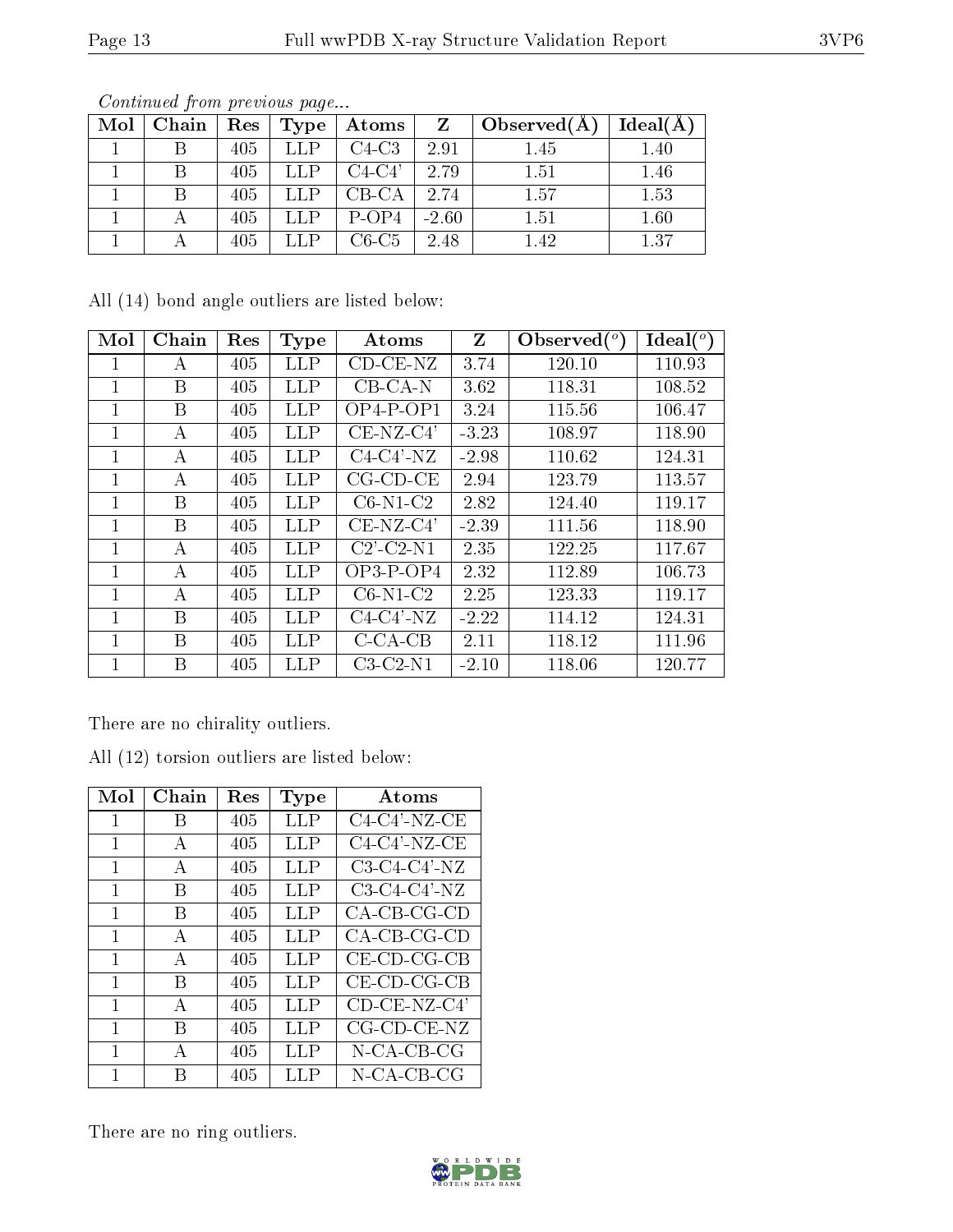|  |  | $\text{Mol}$   Chain   Res   Type   Clashes   Symm-Clashes |
|--|--|------------------------------------------------------------|
|  |  |                                                            |
|  |  |                                                            |

2 monomers are involved in 6 short contacts:

#### 5.5 Carbohydrates (i)

There are no carbohydrates in this entry.

### 5.6 Ligand geometry (i)

4 ligands are modelled in this entry.

In the following table, the Counts columns list the number of bonds (or angles) for which Mogul statistics could be retrieved, the number of bonds (or angles) that are observed in the model and the number of bonds (or angles) that are defined in the Chemical Component Dictionary. The Link column lists molecule types, if any, to which the group is linked. The Z score for a bond length (or angle) is the number of standard deviations the observed value is removed from the expected value. A bond length (or angle) with  $|Z| > 2$  is considered an outlier worth inspection. RMSZ is the root-mean-square of all Z scores of the bond lengths (or angles).

| Mol<br>Type | $ $ Chain      | $\operatorname{Res}$ | Link | Bond lengths             |           |             | Bond angles |           |      |             |
|-------------|----------------|----------------------|------|--------------------------|-----------|-------------|-------------|-----------|------|-------------|
|             |                |                      |      |                          | Counts    | <b>RMSZ</b> | $\# Z  > 2$ | Counts    | RMSZ | # $ Z  > 2$ |
| ച           | <b>HLD</b>     |                      | 1001 | $\overline{\phantom{a}}$ | 7, 13, 13 | 1.30        |             | 4, 18, 18 | 1.07 | $(25\%)$    |
| -2          | HLD            |                      | 1001 | $\blacksquare$           | 7, 13, 13 | 1.48        |             | 4, 18, 18 | 1.07 |             |
| 3           | $\mathrm{GOL}$ |                      | 1002 | $\sim$                   | 5,5,5     | 0.14        |             | 5,5,5     | 0.16 |             |
| 3           | $\mathrm{GOL}$ |                      | 1003 | $\overline{\phantom{a}}$ | 5.5.5     | 0.12        |             | 5,5,5     | 0.28 |             |

In the following table, the Chirals column lists the number of chiral outliers, the number of chiral centers analysed, the number of these observed in the model and the number defined in the Chemical Component Dictionary. Similar counts are reported in the Torsion and Rings columns. '-' means no outliers of that kind were identified.

| Mol      | Type       | Chain | $\operatorname{Res}$ |                          | Link   Christmas   Torsions | Rings |
|----------|------------|-------|----------------------|--------------------------|-----------------------------|-------|
| $\Omega$ | <b>HLD</b> |       | 1001                 | $\qquad \qquad$          | 0/0/8/8                     | 0/1   |
|          | <b>HLD</b> |       | 1001                 | $\overline{\phantom{0}}$ | 0/0/8/8                     |       |
| $\Omega$ | GOL        |       | 1002                 |                          | $^{\prime}$ 4 /             |       |
|          | GOL.       |       | 1003                 |                          | 2/4/4/                      |       |

There are no bond length outliers.

All (1) bond angle outliers are listed below:

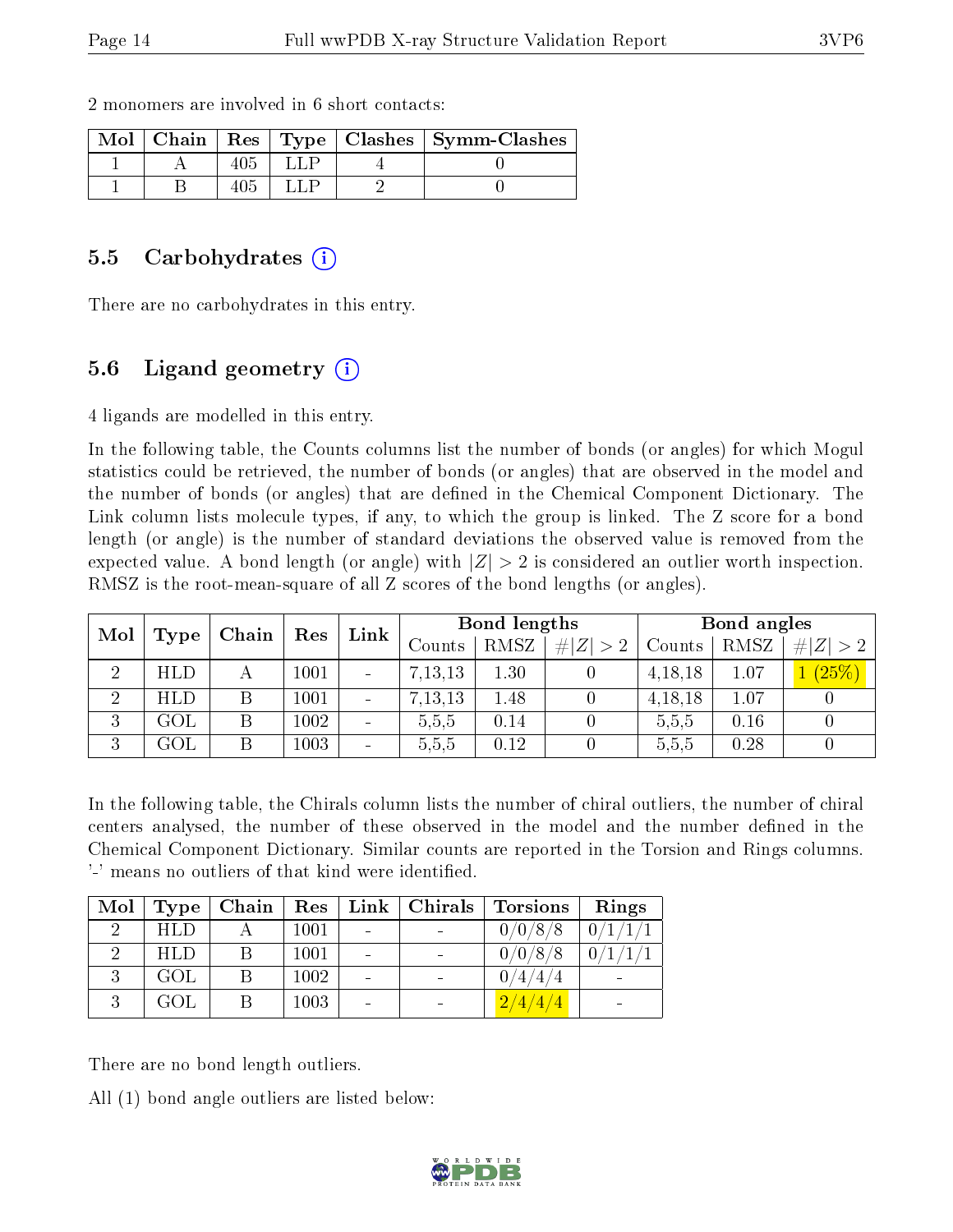| Mol   Chain   Res   Type |  | Atoms                             | $\vert$ Observed $(^\circ)$ $\vert$ Ideal $(^\circ)$ |  |
|--------------------------|--|-----------------------------------|------------------------------------------------------|--|
|                          |  | $1001$   HLD   CAG-CAM-CAF   2.09 | 120.63                                               |  |

There are no chirality outliers.

All (2) torsion outliers are listed below:

| $Mol$   Chain   Res   Type |      |     | Atoms                           |
|----------------------------|------|-----|---------------------------------|
|                            | 1003 |     | $\vert$ GOL $\vert$ C1-C2-C3-O3 |
|                            | 1003 | GOL | $\sqrt{02-C2-C3-03}$            |

There are no ring outliers.

3 monomers are involved in 6 short contacts:

|  |      |  | Mol   Chain   Res   Type   Clashes   Symm-Clashes |
|--|------|--|---------------------------------------------------|
|  | 100. |  |                                                   |
|  | 100. |  |                                                   |
|  | 1003 |  |                                                   |

### 5.7 [O](https://www.wwpdb.org/validation/2017/XrayValidationReportHelp#nonstandard_residues_and_ligands)ther polymers (i)

There are no such residues in this entry.

#### 5.8 Polymer linkage issues (i)

There are no chain breaks in this entry.

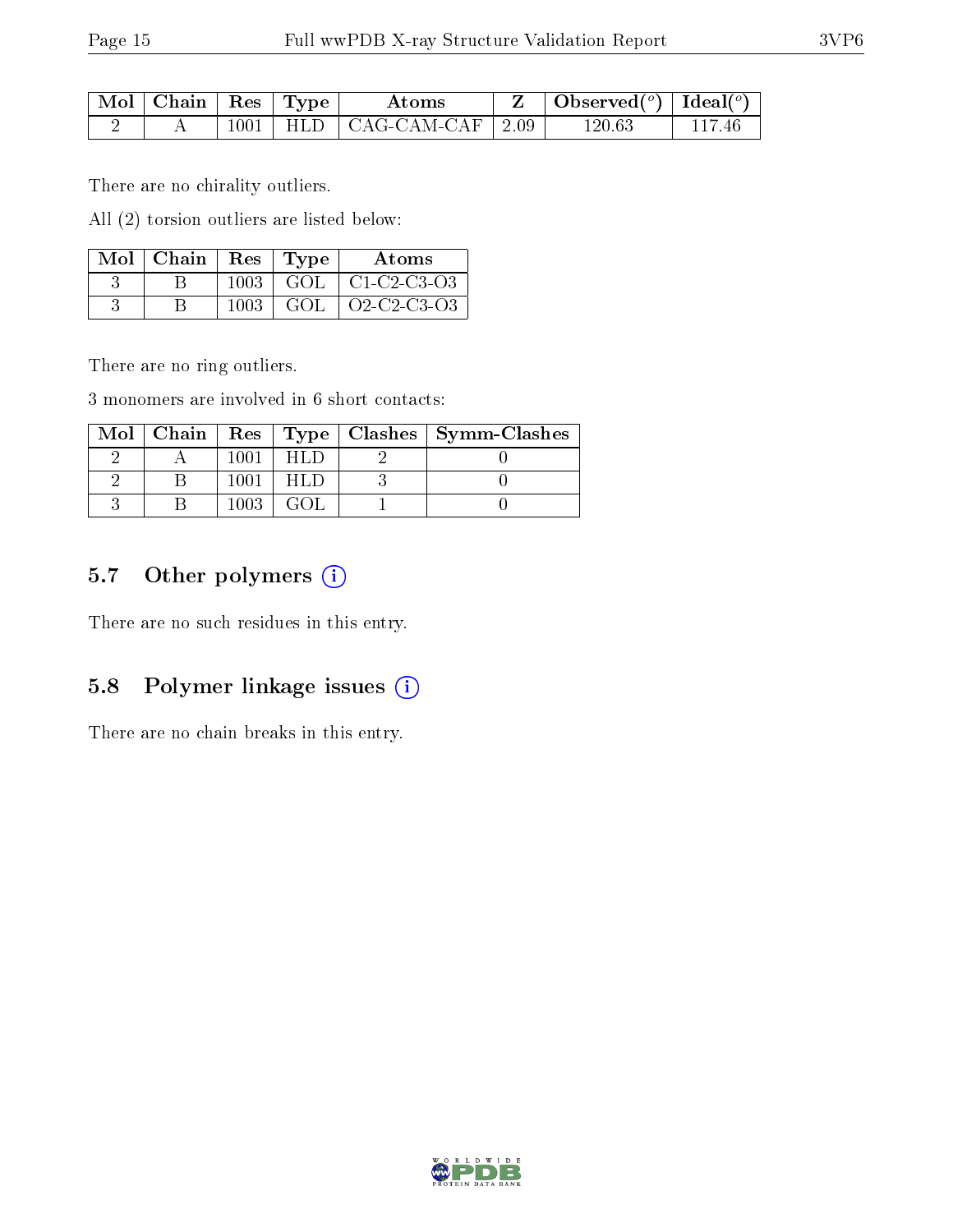# 6 Fit of model and data  $(i)$

### 6.1 Protein, DNA and RNA chains  $(i)$

In the following table, the column labelled  $#RSRZ> 2'$  contains the number (and percentage) of RSRZ outliers, followed by percent RSRZ outliers for the chain as percentile scores relative to all X-ray entries and entries of similar resolution. The OWAB column contains the minimum, median,  $95<sup>th</sup>$  percentile and maximum values of the occupancy-weighted average B-factor per residue. The column labelled ' $Q< 0.9$ ' lists the number of (and percentage) of residues with an average occupancy less than 0.9.

| Mol | Chain | Analysed         | ${ <\hspace{-1.5pt}{\mathrm{RSRZ}} \hspace{-1.5pt}>}$ | $\#\text{RSRZ}{>}2$   | $\perp$ OWAB(Å <sup>2</sup> ) $\perp$ | $\rm Q\textcolor{black}{<}0.9$ |
|-----|-------|------------------|-------------------------------------------------------|-----------------------|---------------------------------------|--------------------------------|
|     |       | 499/511(97%)     | 0.20                                                  | $19(3\%)$<br>40<br>46 | 21, 36, 58, 81                        |                                |
|     |       | 490/511(95%)     | 0.18                                                  | $22(4\%)$ 33<br> 38   | 16, 33, 66, 91                        |                                |
| All | All   | $989/1022(96\%)$ | 0.19                                                  | 41 $(4\%)$ 37<br>43   | 16, 35, 60, 91                        |                                |

All (41) RSRZ outliers are listed below:

| Mol            | Chain                   | Res | Type                      | $\rm RSRZ$       |
|----------------|-------------------------|-----|---------------------------|------------------|
| $\mathbf{1}$   | Β                       | 434 | <b>TYR</b>                | $5.2\,$          |
| $\mathbf{1}$   | B                       | 433 | <b>SER</b>                | $5.0\,$          |
| $\overline{1}$ | $\overline{\mathrm{B}}$ | 529 | PRO                       | $3.9\,$          |
| $\overline{1}$ | $\overline{\rm A}$      | 434 | <b>TYR</b>                | $3.8\,$          |
| $\overline{1}$ | $\overline{\rm A}$      | 441 | <b>HIS</b>                | $\overline{3.7}$ |
| $\overline{1}$ | $\, {\bf B}$            | 150 | $\overline{\text{GLY}}$   | $\overline{3.7}$ |
| $\overline{1}$ | $\overline{\mathrm{B}}$ | 435 | <b>LEU</b>                | $\overline{3.3}$ |
| $\overline{1}$ | $\overline{\mathbf{B}}$ | 432 | <b>ALA</b>                | 3.3              |
| $\overline{1}$ | $\overline{\mathrm{B}}$ | 126 | <b>ASN</b>                | 3.2              |
| $\overline{1}$ | $\overline{\rm A}$      | 527 | $\overline{\rm ASP}$      | $\overline{3.1}$ |
| $\overline{1}$ | $\overline{\rm A}$      | 430 | <b>MET</b>                | $\overline{3.1}$ |
| $\overline{1}$ | $\overline{\mathrm{B}}$ | 527 | $\overline{\rm ASP}$      | $3.0\,$          |
| $\overline{1}$ | $\overline{\rm A}$      | 433 | <b>SER</b>                | 3.0              |
| $\mathbf{1}$   | $\overline{\rm A}$      | 241 | <b>SER</b>                | 2.9              |
| $\overline{1}$ | $\overline{\rm A}$      | 492 | $\overline{ALA}$          | 2.9              |
| $\overline{1}$ | $\overline{\mathrm{B}}$ | 519 | PRO                       | 2.8              |
| $\overline{1}$ | $\overline{\rm A}$      | 432 | $\overline{\rm ALA}$      | $\overline{2.8}$ |
| $\mathbf{1}$   | B                       | 431 | <b>HIS</b>                | $2.8\,$          |
| $\overline{1}$ | $\overline{\rm A}$      | 243 | $\overline{\text{ASP}}$   | $\overline{2.7}$ |
| $\overline{1}$ | $\overline{\mathbf{B}}$ | 566 | PHE                       | 2.7              |
| $\overline{1}$ | $\overline{\rm A}$      | 444 | <b>VAL</b>                | 2.6              |
| $\overline{1}$ | Β                       | 492 | $\overline{\rm ALA}$      | $2.6\,$          |
| $\overline{1}$ | $\boldsymbol{A}$        | 292 | <b>TYR</b>                | 2.5              |
| $\overline{1}$ | А                       | 97  | $\overline{\mathrm{ASN}}$ | 2.4              |

Continued on next page...

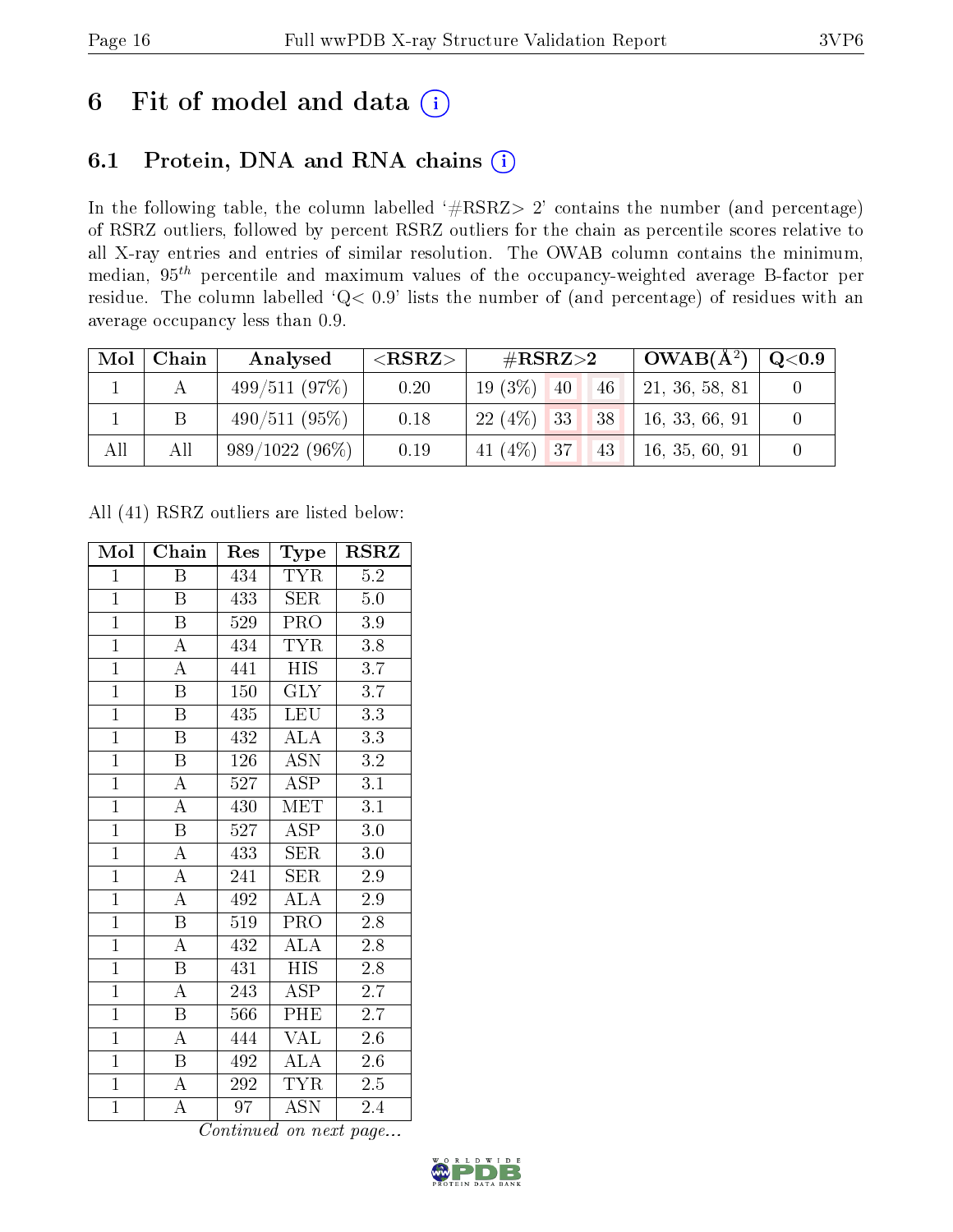| Mol          | Chain              | Res | <b>Type</b> | <b>RSRZ</b> |
|--------------|--------------------|-----|-------------|-------------|
| $\mathbf{1}$ | А                  | 93  | THR         | 2.4         |
| $\mathbf{1}$ | B                  | 149 | GLU         | 2.4         |
| $\mathbf{1}$ | A                  | 465 | TRP         | 2.4         |
| $\mathbf{1}$ | $\boldsymbol{B}$   | 583 | LEU         | 2.4         |
| $\mathbf{1}$ | $\boldsymbol{B}$   | 438 | GLN         | 2.4         |
| $\mathbf{1}$ | А                  | 436 | PHE         | 2.3         |
| $\mathbf{1}$ | B                  | 547 | MET         | 2.3         |
| $\mathbf{1}$ | B                  | 161 | HIS         | 2.3         |
| $\mathbf{1}$ | $\bf{A}$           | 437 | GLN         | 2.2         |
| $\mathbf{1}$ | B                  | 588 | GLU         | 2.2         |
| $\mathbf{1}$ | B                  | 497 | $\rm{ARG}$  | 2.2         |
| $\mathbf{1}$ | $\overline{\rm A}$ | 214 | PHE         | 2.2         |
| $\mathbf{1}$ | B                  | 135 | ${\rm SER}$ | 2.1         |
| $\mathbf{1}$ | Β                  | 575 | ALA         | 2.1         |
| $\mathbf 1$  | А                  | 522 | <b>LEU</b>  | 2.1         |
| $\mathbf 1$  | Β                  | 466 | LEU         | $2.0\,$     |
| $\mathbf{1}$ | А                  | 341 | VAL         | 2.0         |

Continued from previous page...

### 6.2 Non-standard residues in protein, DNA, RNA chains  $(i)$

In the following table, the Atoms column lists the number of modelled atoms in the group and the number defined in the chemical component dictionary. The B-factors column lists the minimum, median,  $95<sup>th</sup>$  percentile and maximum values of B factors of atoms in the group. The column labelled  $Q< 0.9$ ' lists the number of atoms with occupancy less than 0.9.

| Mol |  |     | $\Gamma$ Type   Chain   Res   Atoms |      | $\vert$ RSCC $\vert$ RSR $\vert$ B-factors( $\AA^2$ ) $\vert$ Q<0.9 |  |
|-----|--|-----|-------------------------------------|------|---------------------------------------------------------------------|--|
|     |  | 405 | 24/25                               | 0.94 | 26, 30, 34, 40                                                      |  |
|     |  | 405 | 23/25                               | 0.95 | 24.31.34.36                                                         |  |

#### 6.3 Carbohydrates (i)

There are no carbohydrates in this entry.

#### 6.4 Ligands  $(i)$

In the following table, the Atoms column lists the number of modelled atoms in the group and the number defined in the chemical component dictionary. The B-factors column lists the minimum, median,  $95<sup>th</sup>$  percentile and maximum values of B factors of atoms in the group. The column labelled  $Q< 0.9$ ' lists the number of atoms with occupancy less than 0.9.